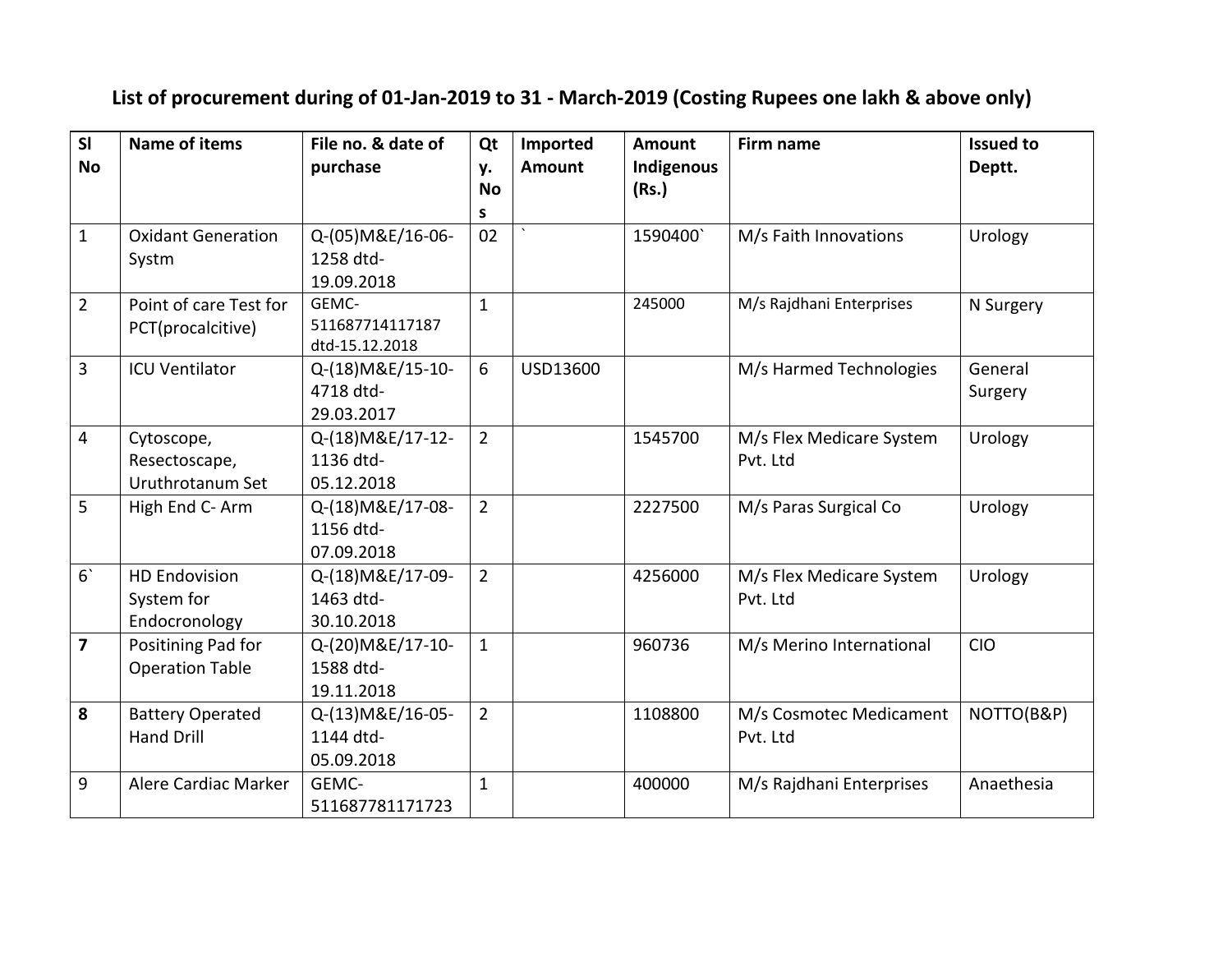|                |                             | DTD 28.12.2018    |                |         |                             |                            |
|----------------|-----------------------------|-------------------|----------------|---------|-----------------------------|----------------------------|
| 10             | <b>Fully Autmatic Dry</b>   | GEMC-             | $\mathbf{1}$   | 1900000 | M/s Manglam                 | N Surgery                  |
|                | <b>Chemistry Analyser</b>   | 511687732851707   |                |         |                             |                            |
|                | <b>NX500</b>                | dtd 04.01.2019    |                |         |                             |                            |
| 11             | <b>Blood Gas Analysis</b>   | GEMC-             | $\mathbf{1}$   | 2450000 | M/s Manglam                 | N Surgery                  |
|                | System                      | 511687747057306   |                |         |                             |                            |
|                |                             | dtd 04.01.2019    |                |         |                             |                            |
| 12             | <b>High Speed Electric</b>  | Q-(12) M&E/15-01- | $\mathbf{1}$   | 1416531 | M/s Biomedicon Services (I) | Microbiology               |
|                | Drill System                | 3753 dtd-         |                |         | Pvt.Ltd                     |                            |
|                |                             | 24.03.2018        |                |         |                             |                            |
| 13             | Dental Chair Unit           | Q-(11) M&E/17-05- | $\overline{3}$ | 3691921 | M/s Sai Hospital Solutions  | <b>Burns &amp; Plastic</b> |
|                |                             | 1146 dtd-         |                |         |                             |                            |
|                |                             | 06.09.2018        |                |         |                             |                            |
| 14             | Vein Illuminator            | Q-(10) M&E/17-12- | $\overline{2}$ | 893281  | M/s Sai Hospital Solutions  | <b>Burns &amp; Plastic</b> |
|                |                             | 1148 dtd-         |                |         |                             |                            |
|                |                             | 06.09.2018        |                |         |                             |                            |
| $\overline{3}$ | <b>Blood Gas Analyser</b>   | Q-(25) M&E/17-08- | $\mathbf{1}$   | 689120  | M/s Surgitech India         | Cardiology                 |
|                |                             | 1180 dtd-         |                |         |                             |                            |
|                |                             | 11.09.2018        |                |         |                             |                            |
| 14             | OT Light Wall               | GEMC-             | $\overline{2}$ | 246400  | M/s Manav Electronics       | Obs & Gynae                |
|                | Mounted                     | 511687790748828   |                |         |                             |                            |
|                |                             | dtd 24.09.2018    |                |         |                             |                            |
| 15             | <b>Instillation Therapy</b> | Q-(20) M&E/17-01- | 02             | 2520000 | M/s Medex India (P) Ltd     | <b>CIO</b>                 |
|                | System                      | 1515 dtd-         |                |         |                             |                            |
|                |                             | 10.11.2018        |                |         |                             |                            |
| 16             | <b>Fully Automated</b>      | Q-(24) M&E/17-10- | 01             | 4120560 | M/s Ortho Clinical          | <b>Blood Bank</b>          |
|                | Immunnoassay Based          | 1635 dtd-         |                |         | Diagonostic India Pvt Ltd   |                            |
|                | on                          | 04.12.2018        |                |         |                             |                            |
|                | Chemiliumescence            |                   |                |         |                             |                            |
|                | System                      |                   |                |         |                             |                            |
| 17             | Neonatal Open care          | GEMC-             | 12             | 3434400 | M/s Medical System &        | Paediatrics                |
|                | with Maximo Pulse           | 511687712810827   |                |         | Services                    |                            |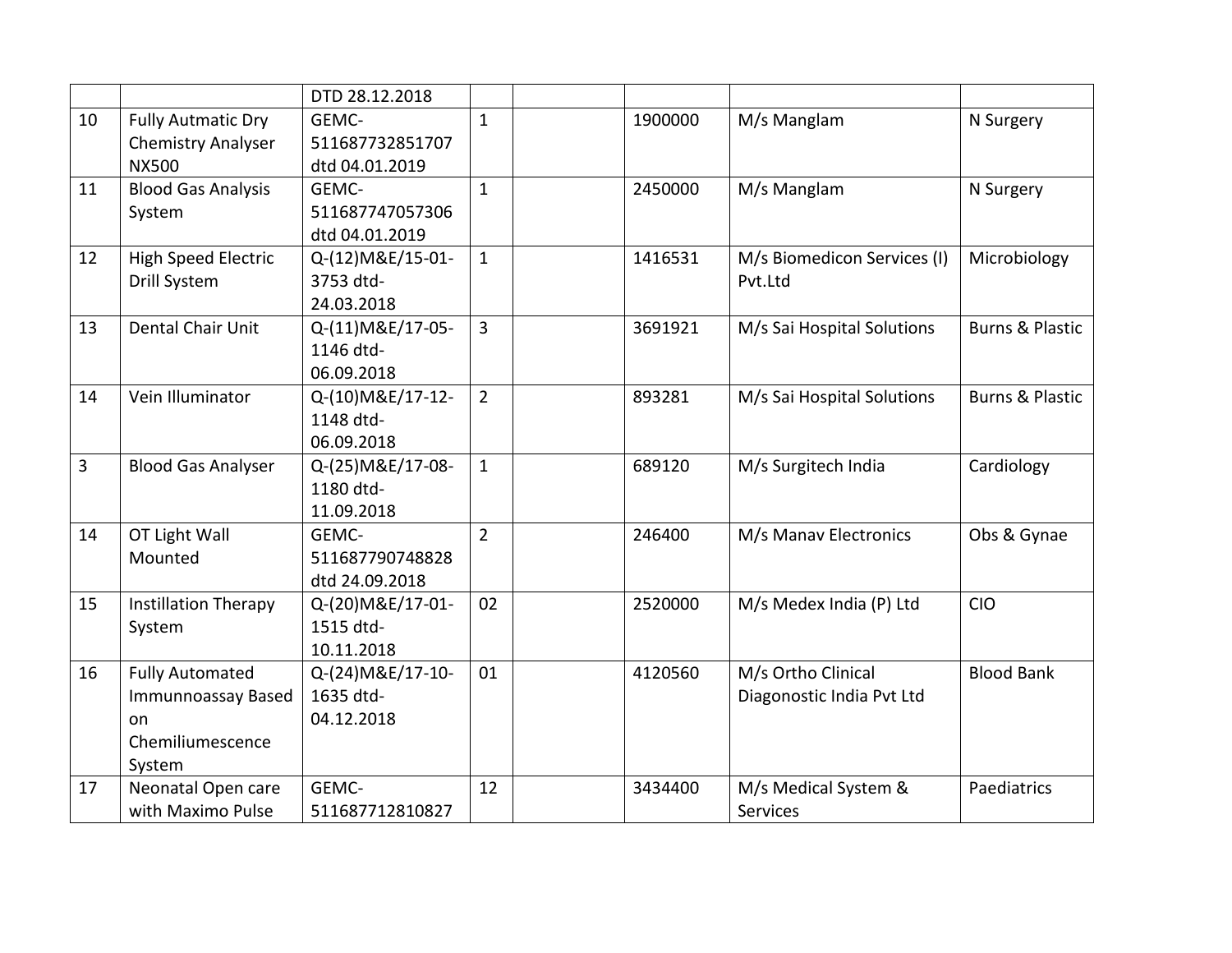|    | Oximeter & Weighing         | dtd 07.01.2019     |                |                   |            |                             |                            |
|----|-----------------------------|--------------------|----------------|-------------------|------------|-----------------------------|----------------------------|
|    | Machine                     |                    |                |                   |            |                             |                            |
| 18 | Portable Colour             | Q-(19) M&E/17-05-  | $\overline{4}$ |                   | 6720000    | M/s FujiFilm Sonosite India | Anaesthesia                |
|    | Doppler Ultrasound          | 1697 dtd-          |                |                   |            | Pvt. Ltd                    |                            |
|    |                             | 11.12.2018         |                |                   |            |                             |                            |
| 19 | Opthalmic OT Table          | O-4/Eye/M&E        | $\overline{2}$ |                   | 242030     | M/s ES Vee Enterprises      | Eye                        |
|    |                             | /2018 /400 dtd     |                |                   |            |                             |                            |
|    |                             | 31.01.2019         |                |                   |            |                             |                            |
| 20 | Micro Instruments           | Q-(03) M&E/16-06-  | $\overline{4}$ | <b>EURO 18054</b> |            | M/s Cosmotec Medicament     | <b>Burns &amp; Plastic</b> |
|    |                             | 2376 dtd-31.1.2017 |                |                   |            | Pvt. Ltd                    |                            |
| 21 | I-Stat with Data            | GEMC-              | $\overline{2}$ |                   | 2120000    | M/s Addition Equipment      | Paediatrics and            |
|    | Managment and               | 511687704691887    |                |                   |            | Company                     | Anaesthesia                |
|    | connectivity System         | dtd 28.01.2019     |                |                   |            |                             |                            |
| 22 | C-Arm Epsilon RA 6          | GEMC-              | $\mathbf{1}$   |                   |            | M/s Axiom Meditech          | <b>PMR</b>                 |
|    |                             | 511687756506158    |                |                   |            |                             |                            |
|    |                             | dtd 15.12.2018     |                |                   |            |                             |                            |
| 23 | <b>Bio Safety Cabinet</b>   | GEMC-              | $\mathbf{1}$   |                   | 948000     | M/s Merino International    | Pathology                  |
|    |                             | 511687785467728    |                |                   |            |                             |                            |
|    |                             | dtd 16.11.2018     |                |                   |            |                             |                            |
| 24 | Resistive and               | Q-(16) M&E/17-03-  | $\overline{2}$ |                   | 2128000    | M/s Hospimedica             | <b>SIC</b>                 |
|    | <b>Capactive Devices</b>    | 1590 dtd-          |                |                   |            | International Ltd           |                            |
|    |                             | 20.11.2018         |                |                   |            |                             |                            |
| 25 | Physiotherapy Table         | Q-(28) M&E/17-06-  | $\overline{4}$ |                   | 1533528    | M/s Merino International    | <b>PMR</b>                 |
|    |                             | 1009 dtd-          |                |                   |            |                             |                            |
|    |                             | 21.08.2018         |                |                   |            |                             |                            |
| 26 | <b>Acetabular Reaming</b>   | Q-(04) M&E/16-10-  | $\overline{3}$ |                   | $315675 +$ | M/s Premier Surgical        | <b>CIO</b>                 |
|    | System                      | 1045 dtd-          |                |                   | GST        | Company                     |                            |
|    |                             | 24.08.2018         |                |                   |            |                             |                            |
| 27 | <b>Battery Operated LED</b> | O-4/CTVS/M&E       | $\mathbf{1}$   |                   | 248080     | M/s V P Cares               | <b>CTVS</b>                |
|    | <b>Head Light System</b>    | /2018 /413 dtd     |                |                   |            |                             |                            |
|    |                             | 04.02.2019         |                |                   |            |                             |                            |
| 28 | <b>Fully Automated</b>      | Q-(29) M&E/17-09-  | $\mathbf{1}$   |                   | 1180000    | M/s Hospimax Healthcare     | Pathology                  |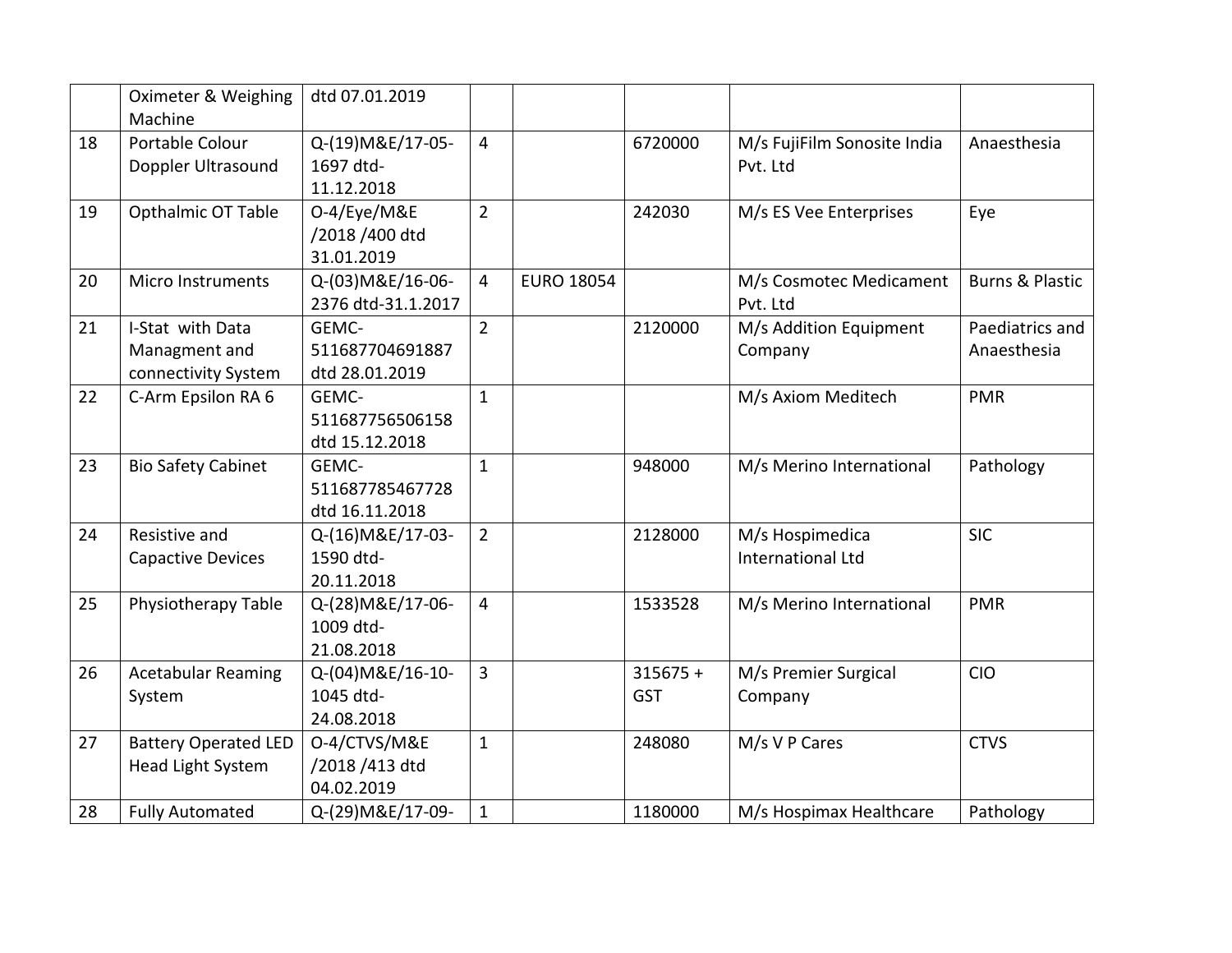|    | Immuno Histo                      | 1465 dtd-         |                |         | Pvt. Ltd                   |                           |
|----|-----------------------------------|-------------------|----------------|---------|----------------------------|---------------------------|
|    | <b>Chemistry Stainer</b>          | 31.10.2018        |                |         |                            |                           |
| 29 | Deep Freezer -80°C                | Q-(29) M&E/17-06- | $\mathbf{1}$   | 736000  | M/s S M Scientific         | Pathology                 |
|    |                                   | 1658 dtd-         |                |         | <b>Instruments Pvt Ltd</b> |                           |
|    |                                   | 05.12.2018        |                |         |                            |                           |
| 30 | Deep Freezer -20 $\overline{0}$ C | Q-(29) M&E/17-06- | $\mathbf{1}$   | 243200  | M/s S M Scientific         | Pathology                 |
|    |                                   | 1637 dtd-         |                |         | <b>Instruments Pvt Ltd</b> |                           |
|    |                                   | 15.12.2018        |                |         |                            |                           |
| 31 | <b>Table Mounted</b>              | Q-(17) M&E/17-10- | $\mathbf{1}$   | 2464000 | M/s Indian Surgical        | Urology                   |
|    | Retractor system for              | 1496 dtd-         |                |         | Equipment Co Pvt Ltd       |                           |
|    | <b>Urology Renal</b>              | 06.11.2018        |                |         |                            |                           |
|    | <b>Transplant System</b>          |                   |                |         |                            |                           |
| 32 | <b>Transport Ventilator</b>       | GEMC-             | 4              | 2890000 | M/s Conclave Pharma Pvt    | N Surgery                 |
|    |                                   | 511687794107060   |                |         | Ltd                        |                           |
|    |                                   | dtd 26.02.2019    |                |         |                            |                           |
| 33 | <b>Bone Drill</b>                 | Q-(12)M&E/17-08-  | $\overline{2}$ | 2094400 | M/s New India Corporation  | <b>Burn &amp; Plastic</b> |
|    |                                   | 1179 dtd-         |                |         |                            |                           |
|    |                                   | 11.09.2018        |                |         |                            |                           |
| 34 | Multi Purpose Critical            | Q-(19) M&E/17-09- | 13             | 2420652 | M/s Merino International   | Anaethesia                |
|    | Care Trolley                      | 1696 dtd-         |                |         |                            |                           |
|    |                                   | 11.12.2018        |                |         |                            |                           |
| 35 | <b>Fully Automatic</b>            | Q-(27) M&E/17-02- | $\mathbf{1}$   | 826000  | M/s Compact Diagonostic    | Haematology               |
|    | <b>Coagulation Analyser</b>       | 1498 dtd-         |                |         | (I) pvt Ltd                |                           |
|    |                                   | 06.11.2018        |                |         |                            |                           |
| 36 | <b>Examination LED</b>            | GEMC-             | 6              | 1170000 | M/s Paras Surgical Co      | Eye & Urology             |
|    | Light                             | 51168765339795    |                |         |                            |                           |
|    |                                   | dtd 20.12.2018    |                |         |                            |                           |
| 37 | Chemiluminescence                 | GEMC-             | $\mathbf{1}$   | 2920500 | M/s Arise International    | Haematology               |
|    | Immunassasy                       | 511687741238253   |                |         |                            |                           |
|    | <b>Avantor Performance</b>        | dtd 22.12.2018    |                |         |                            |                           |
| 38 | Pharmaceutical                    | GEMC-             | 3              | 2145000 | M/s Merino International   | Urology                   |
|    | Referigerator                     | 511687795653375   |                |         |                            |                           |